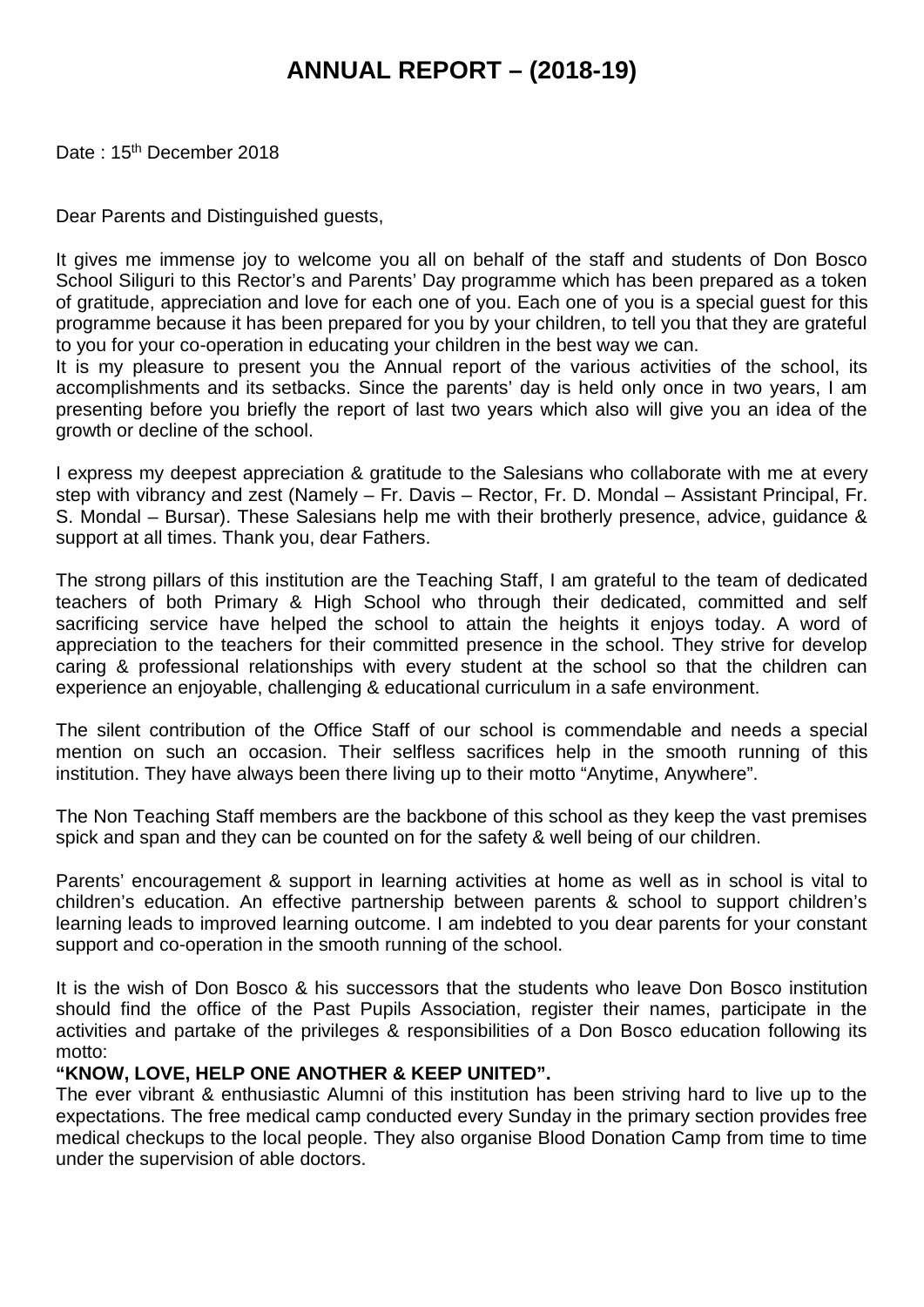The Excellence of the school in many fields is acknowledged & appreciated by everyone. Academics performance is the primary area of excellence. The students are performing better and better as the years go by. The School Average for ICSE was 88.40% & ISC was 85.23%.

This year 141 students appeared for ICSE exams:

71 of them secured 90% and above,

54 students secured between 80% to 89%,

16 secured 70% - 79%.

The topper from our school in ICSE 2017-18 were

1) Mayank Kedia &

2) Vishakh Agarwal, both scoring 98.20%.

94 students appeared ISC examinations:

31 students score above 90% and above

37 students scored 80%-89%

15 students scored 70% - 79%

11 score 60% - 69%.

# **Aman Choudhury scored 99% and was the 3rd topper in India.**

The excellent results performed by the students is very commendable & praiseworthy and the credit goes to the students & the teaching staff & of course to you all dear parents for your constant support.

We have been providing the best facilities to our children & consistently improving upon the infrastructure of our school. To give better individual attention to the students, the management has decided to increase the sections in each class. The proper middle school which is being built next to the auditorium andwill have six sections each. The Primary school has now got a beautiful school gate.

The Aim of this institution is not just academic excellence alone. Various co-curricular activities are held under different clubs to develop a child physically, morally, socially & mentally & to hone skills in co-scholastic areas. Regular club activities are held in which the students participate & display their calibre. The various clubs are – Scouts Club, LTS Club, Literary Club, Nature Club, Science Club, YCS Club, Cine Club, Quiz Club, Sports Club & Music Club. These clubs very successfully organise the various Inter School and Intra School competitions.

Bosco Fest is the most happening and much awaited event of our city and this year we celebrated the 25<sup>th</sup> edition of this fest in which 18 schools & 2000 participants had participated. There were 25 events to mark the occasion which was conducted by various clubs under the able guidance and supervision of the club animators.

Accolades is what DBS young achieves have brought home, proving their mettle at the various Inter School meets they participated in. They have won kudos for themselves & brought laurels to the school by winning the most prestigious awards at the various MUNs. Our team has won 'Best Delegation' award at the local, national & even international levels.

Our boys have also won a couple of Inter school Quiz competitions. They have stood first in Kanchanjunga Club Sports Quiz and 3<sup>rd</sup> in Inter School Quiz on Mahatma Gandhi held in Science City.

A series of programmes offer students lot of opportunities towards their all round development & formation. To help the senior students choose their path of life, Career guidance Programmes have been conducted in the school. Thus, the co-curricular & extra-curricular activities add colour & flavour to the student life.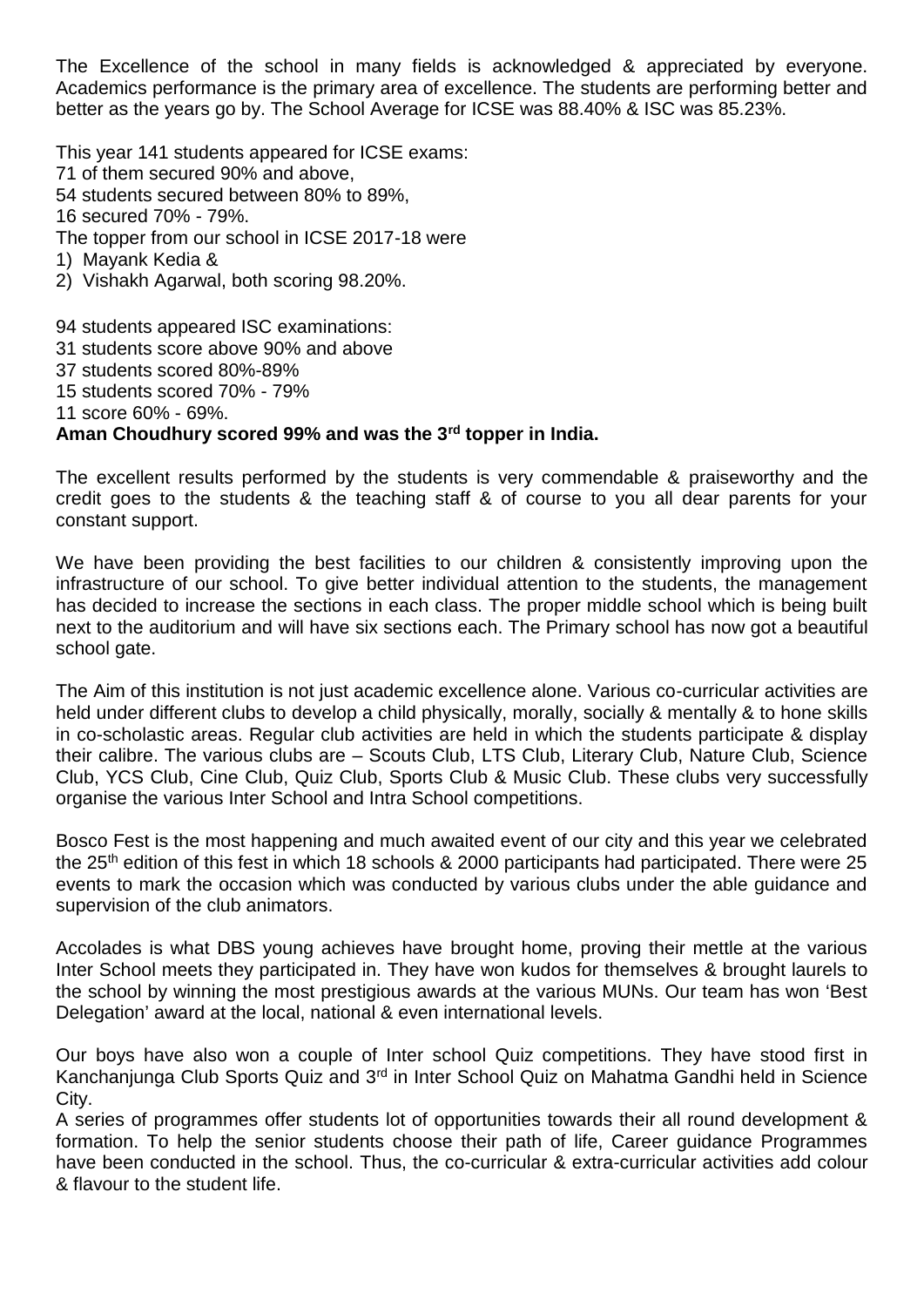Discipline is a watchword for every good school and DBS is no exception. The school tops the list of the most disciplined school in the city and for this, the contribution of the boys themselves has been very significant. The school office bearers and the monitors & vice monitors of all the classes are a great help to the respective teachers.

Hence, the academics, the discipline, the games, the sports, the music, the cheerfulness, the familiarity, the availability, the atmosphere of respect & support, in short, the Don Bosco way of life at DBS has contributed to our school being awarded the certificate of Honour this year in 3 categories by the Telegraph Foundation & 3 categories by the Education Today.

- Excellence in Academics (ICSE & ISC)
- A school that cares
- Social Service
- Ranked 3<sup>rd</sup> in India, 1<sup>st</sup> in West Bengal & 1<sup>st</sup> in Siliguri by Education Today.

Don Bosco Siliguri works on various outreach programmes namely free evening school and the village school. To sponsor these programmes the school organises Bosco Fest & the Annual School Fete in the month of August & November respectively. The proceeds of these events is used in providing free education to 100 students from classes KG to 4, of a small tea garden village in Saraswatipur. The children of this village are also given free books, copies & uniform and also help in providing salary to the teachers.

200 boys from the above mentioned tea garden are also given scholarship in different schools. 5 students of the above said tea estate are provided education in the renowned colleges of Siliguri.

Every "Drop Outs' are encouraged to take one month driving course to make a living. Hence, about 10,000 rupees per student per month is spent.

The returns of the Fete goes to Jesu Ashram run by the Jesuits, giving free medical treatment & taking care of the destitute, sick, suffering from TB, Leprosy & HIV. Every year we sponsor 10 beds to Jesu Ashram.

The DBS Night School for the poor and the needy children of the locality is fully run by the proceeds of the Annual Fete. Free education with free books, copies and uniforms are given to 220 students.

All the above mentioned factors contributed to our school being the most Performing school in the city. It is the most happening school in the city and it is indeed a moment of glory for all of us associated with this institution placed on all of us  $-$  to keep the flag flying high to make our DBS rise even higher.

My dear Parents, thank you for participating in this celebration of the Rector's and Parents' Day. Thank you, above all, for closely collaborating with us in all that contributes to the education of the young. Thank you to the students who under the able direction of our dedicated and committed teachers, have put in their best to make this day a reality.

I would like to thank very specially Mr. Dominic Nicholas, our high school co-ordinator, who has made all arrangements possible to make this day a great success.

Not to forget the man behind the scene, Mr. John Paul, our music teacher who has worked round the clock to put the bits of opera and the beautiful choir together. This year dear Parents there are 600 children participating in the opera, the largest one ever in DBS history. Yes, dear Parents, a big hand to Mr. Nicholas, Mr. John and all our dear teachers & students for the wonderful programme. Thank you teachers! Thank you dear boys!

A special word of Thank you to you dear parents for being present here this evening. It is wonderful associating with you. You have chosen the right place to be in. Thank you for the confidence you place on us, on Don Bosco. Thank you for all your cooperation and assistance. Thank you very much.